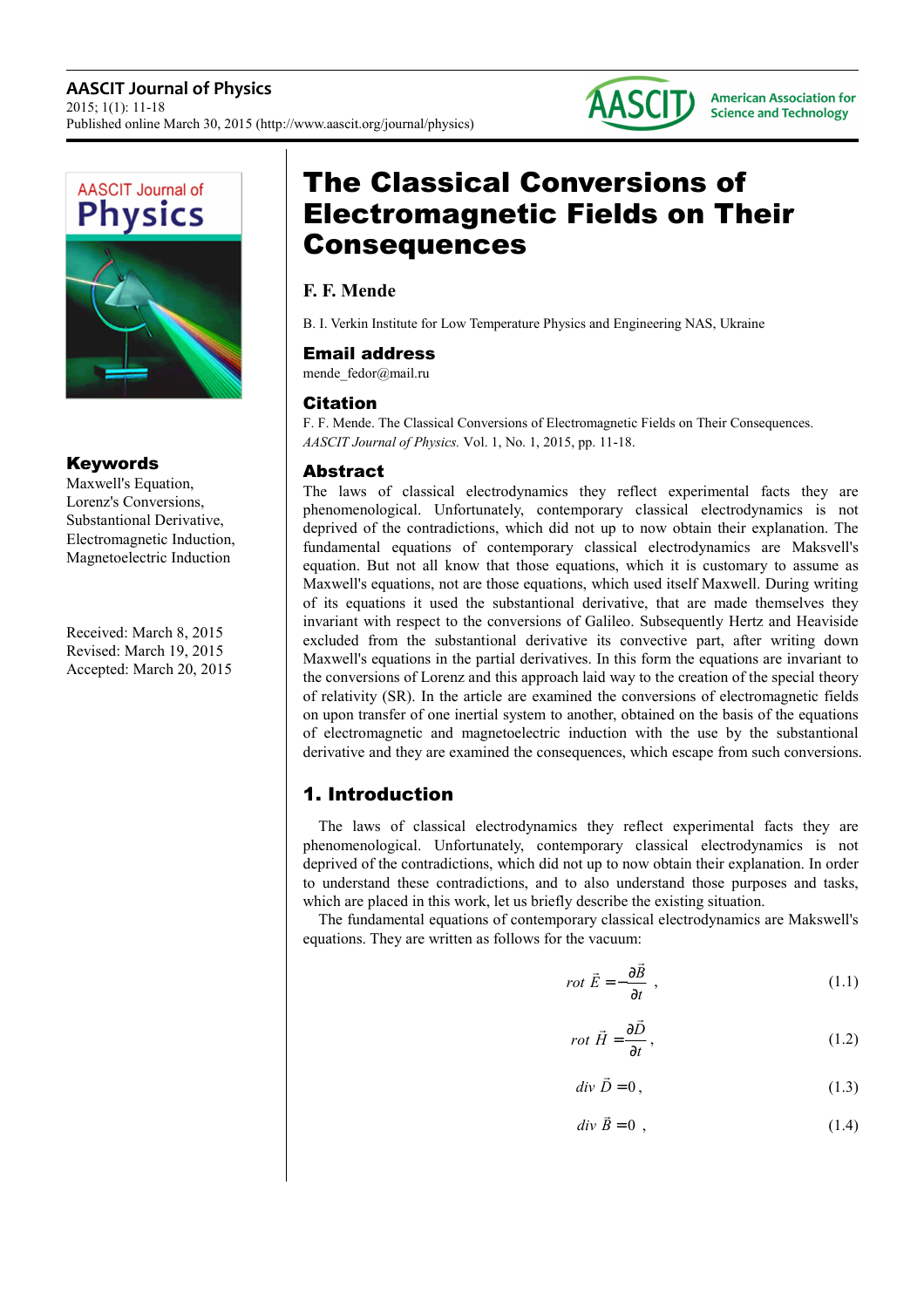where *E*  $\overline{a}$  and *H*  $\overline{a}$ are electrical and magnetic field,  $D = \varepsilon_0 E$  $\overline{a}$ and  $B = \mu_0 H$  are electrical and magnetic induction,  $\mu_0$  and r r  $\varepsilon_0$  are magnetic and dielectric constant of vacuum. From these equations follow wave equations for the electrical and magnetic fields

$$
\nabla^2 \vec{E} = \mu_0 \varepsilon_0 \frac{\partial^2 \vec{E}}{\partial t^2},
$$
 (1.5)

$$
\nabla^2 \vec{H} = \mu_0 \varepsilon_0 \frac{\partial^2 \vec{H}}{\partial t^2}.
$$
 (1.6)

These equations show that in the vacuum can be extended the plane electromagnetic waves, the velocity of propagation of which is equal to the speed of light

$$
c = \frac{1}{\sqrt{\mu_0 \varepsilon_0}}\,. \tag{1.7}
$$

For the material media of Maxwell's equation they take the following form:

$$
rot\ \vec{E} = -\tilde{\mu}\mu_0 \frac{\partial \vec{H}}{\partial t} = -\frac{\partial \vec{B}}{\partial t},\qquad(1.8)
$$

$$
rot \ \vec{H} = ne\vec{v} + \tilde{\varepsilon}\varepsilon_0 \frac{\partial \vec{E}}{\partial t} = ne\vec{v} + \frac{\partial \vec{D}}{\partial t},\tag{1.9}
$$

$$
div \ \vec{D} = ne , \qquad (1.10)
$$

$$
div \ \vec{B} = 0 \,, \tag{1.11}
$$

where  $\tilde{\mu}$  and  $\tilde{\varepsilon}$  are the relative magnetic and dielectric constants of the medium and  $n$ , *e* and  $\vec{v}$  are density, value and charge rate.

The equation  $(1.1 - 1.11)$  are written in the assigned inertial measuring system (IS), and in them there are no rules of passage of one IS to another. The given equations also assume that the properties of charge do not depend on their speed, since in first term of the right side of equation (1.9) as the charge its static value is taken. The given equations also assume that the current can flow as in the electrically neutral medium, where there is an equal quantity of charges of both signs, so also to represent the self-contained flow of the charged particles, moreover both situations are considered equivalent.

But not all know that the given equations, which it is customary to assume as Maxwell's equations, these are not those equations, which are given in his treatise [1]. During writing of its equations it used the substantional derivative, that are made themselves they invariant with respect to the conversions of Galileo. Subsequently Hertz and Heaviside excluded from the substantional derivative its convective part, after writing down Maxwell's equations in the partial derivatives. In this form the equations are invariant to the conversions of Lorenz and this approach laid way to the

creation of the special theory of relativity (SR).

In Maksvell's equations are not contained indication that is the reason for power interaction of the current carrying systems, therefore to be introduced the experimental postulate about the force, which acts on the moving charge in the magnetic field.

$$
\vec{F}_L = e \left[ \vec{v} \times \mu_0 \vec{H} \right]. \tag{1.12}
$$

However in this axiomatics is an essential deficiency. If force acts on the moving charge, then in accordance with third Newton's law the reacting force, which balances the force, which acts on the charge, must occur and to us must be known the place of the application of this force. In this case the magnetic field is independent substance, comes out in the role of the mediator between the moving charges. Consequently, we do not have law of direct action, which would give immediately answer to the presented question, passing the procedure examined. I.e. we cannot give answer to the question, where are located the forces, the compensating action of magnetic field to the charge.

The relationship (1.12) from the physical point sight causes bewilderment. The forces, which act on the body in the absence of losses, must be connected either with its acceleration, if it accomplishes forward motion, or with the centrifugal forces, if body accomplishes rotary motion. Finally, static forces appear when there is the gradient of the scalar potential of potential field, in which is located the body. But in relationship (1.12) there is nothing of this. Usual rectilinear motion causes the force, which is normal to the direction motion. What some new law of nature? To this question there is no answer also.

The magnetic field, which introduced Ampere [4], is one of the important concepts of contemporary electrodynamics. Its concept consists in the fact that around any moving charge appears the magnetic field (Ampere law), whose circulation is determined by the relationship

$$
\iint \vec{H} \cdot d\vec{l} = I , \qquad (1.13)
$$

where  $I$  is conduction current. Equation  $(1.9)$  is the consequence of relationship (1.13), if we to the conduction current add bias current. As is known, to make this Maxwell for the first time proposed.

It should be noted that the introduction of the concept of magnetic field does not be founded upon any physical basis, but it is the statement of the collection of some experimental facts, which with the aid of the specific mathematical procedures in large quantities of the cases give the possibility to obtain correct answer with the solution of practical problems. But, unfortunately, there is a number of the physical questions, during solution of which within the framework the concepts of magnetic field, are obtained paradoxical results. Here one of them.

Using relationships  $(1.12)$  and  $(1.13)$  not difficult to show that with the unidirectional parallel motion of two like charges,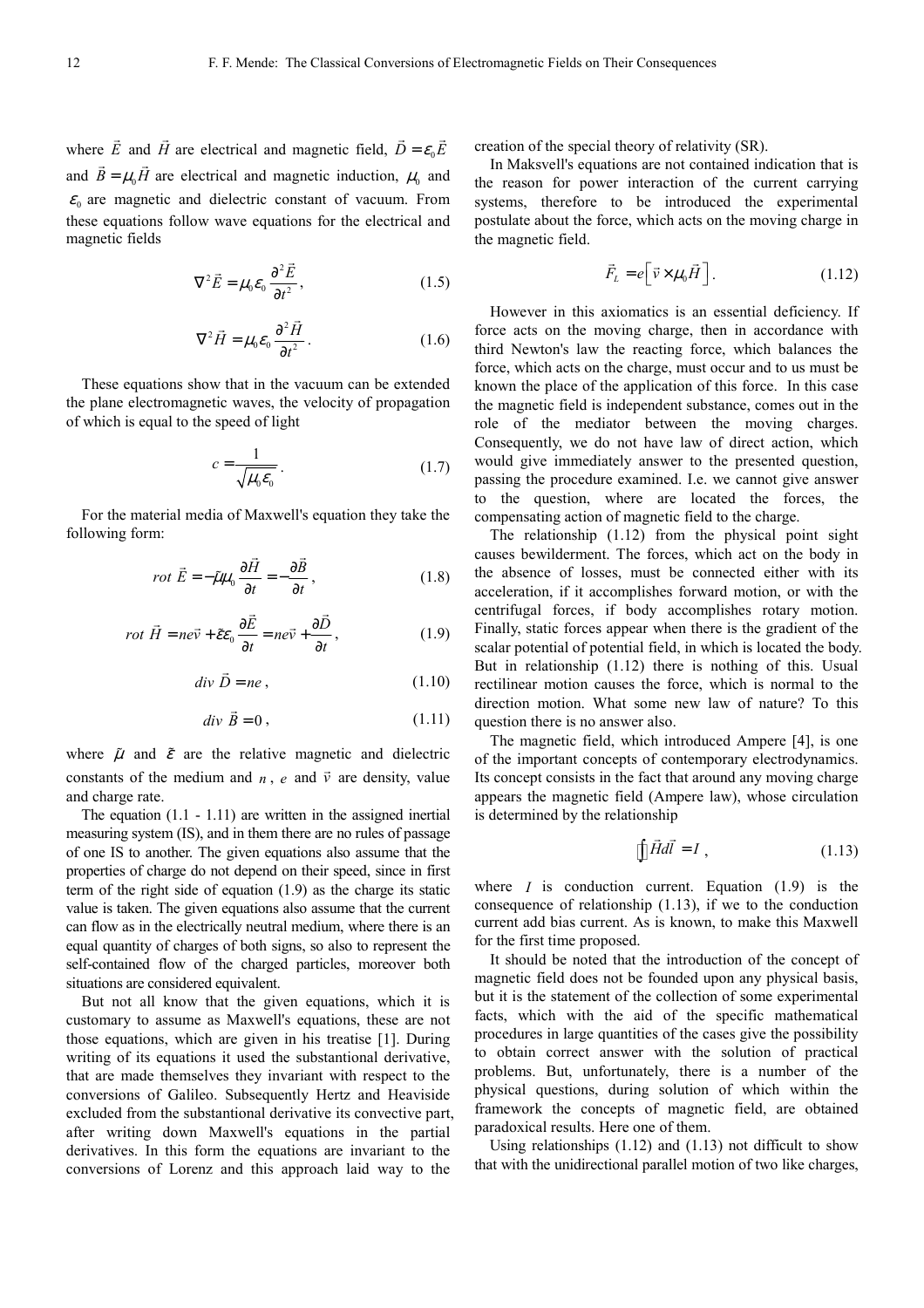or flows of charges, between them must appear the additional attraction. However, if we pass into the inertial system, which moves together with the charges, then there magnetic field is absent, and there is no additional attraction. This paradox in the electrodynamics does not have an explanation.

The force with power interaction of material structures, along which flows the current, are applied not only to the moving charges, but to the lattice, but in the concept of magnetic field to this question there is no answer also, since. in equations (1.1-1.13) the presence of lattice is not considered. At the same time, with the flow of the current through the plasma its compression (the so-called pinch effect), occurs, in this case forces of compression act not only on the moving electrons, but also on the positively charged ions. And, again, the concept of magnetic field cannot explain this fact, since in this concept there are no forces, which can act on the ions of plasma.

As the fundamental law of induction in the electrodynamics is considered Faraday law, consequence of whom is the first Maksvell equation. However, here are problems. It is considered Until now that the unipolar generator is an exception to the rule of flow. The existing state of affairs and those contradictions, which with this are connected, perhaps, are most are clearly formulated in the sixth volume of work [5]. We read on page 53 we read "..." flow rule", according to which emf. in the outline it is equal to the speed undertaken with the opposite sign, with which changes magnetic flux through the outline, when flow changes due to field change or when outline moves (or when it occurs and that and, etc). Two of the possibility - "the outline of moves" or "the field of changes" - are not distinguished of into to the formulation of the rule. Nevertheless, for explaining the rule in these two cases we used two completely different laws:  $\begin{bmatrix} \vec{v} \times \vec{B} \end{bmatrix}$  for "moving"  $\overline{a}$ 

outline" and  $\nabla \times \vec{E} = -\frac{\partial B}{\partial t}$  $\nabla \times \vec{E} = -\frac{\partial \vec{E}}{\partial \vec{E}}$  $\overline{a}$ for "changing field". "We know

in physics not of one such example, if simple and precise general law required for its present understanding of analysis in the terms of two different phenomena. Usually of so of beautiful of the generalization of proves to be of outgoing of from of the united of the deep of that being basic of the principle of. But in this case of any separately deep principle it is not evident" (end of the quotation).

Let us give the still one exception, to which thus far no one turned attention. Farady law indicates that the magnetic flux when through some section changes, then in the outline, which surrounds this section, vortex electric field appears. And if conductor is this outline, then in it currents are induced. Thus, in accordance with the law of the induction of Faraday the necessary condition of the appearance of currents in this outline is a change in the magnetic flux through the area, included by outline. If we insert the conducting outline into the magnetic field, then for the appearance of current in accordance with the Farady law, the lines of force of magnetic field must intersect outline itself. But it is known that the magnetic lines of force do not penetrate the superconductor and therefore they cannot intersect it. Therefore, if we take the superconductive ring, then magnetic flux through its section will be always equal to zero and as long as superconductor is superconductor, it cannot under no circumstances change. Now give let us introduce the superconductive ring into the magnetic field. Naturally so that the magnetic flux through the section of ring would remain zero, it is necessary to compensate for external magnetic field in such a way that the magnetic flux through the section of ring would not change. This can be made an only method, after exciting in the ring the persistent currents, whose magnetic fields compensate for external magnetic field. But in order to excite such currents, it is necessary to the wire of the superconductive ring to apply electric field. But arises question, as such fields can arise, if summary magnetic flux through the section of ring did not change, and in accordance with the Farrday law vortex electrical fields on there must not be.

All these examples be evidence the fact that the law of the induction of Faraday is inaccurate or not complete and does not reflect all possible versions of the appearance of electrical fields on with a change of the magnetic field or during the motion in this field.

Let us give one additional statement of the work [5]: "The observations of Faraday led to the discovery of new law about the connection of electrical and magnetic fields on: in the field, where magnetic field changes in the course of time, is generated electric field". But from this law also there is an exception. Actually, the magnetic fields be absent out of the long solenoid; however, electric fields are generated with a change of the current in this solenoid around the solenoid. Is explained this fact thereby that around the long solenoid there is a circulation of vector potential [5]. When the flow of the magnetic induction of solenoid changes, then a circulation control of vector potential appears. With this interpretation of this phenomenon these changes lead to the appearance of electrical fields on out of the solenoid. In the work [5] even it is indicated that into 1956. Bohm and Aron experimentally detected this potential. But the point of view about existence of vector potential out of the long solenoid, where magnetic fields be absent, also runs into a number of fundamental difficulties, since it follows from the adoption of this concept that the electric fields around the solenoid appear instantly after connection to the solenoid of dc power supply. In addition to this, such fields do not possess energy.

In the classical electrodynamics does not find its explanation this well known physical phenomenon, as phase aberration of light, when with the observation of stars from moving IS, telescope must be inclined to a certain angle in the direction of motion.

From entire aforesaid it is possible to conclude that in the classical electrodynamics there is number of the problems, which still await their solution.

# 2. Dynamic Potentials and the Field of the Moving Charges

Gertz not only rewrote Maksvell's equations in the terms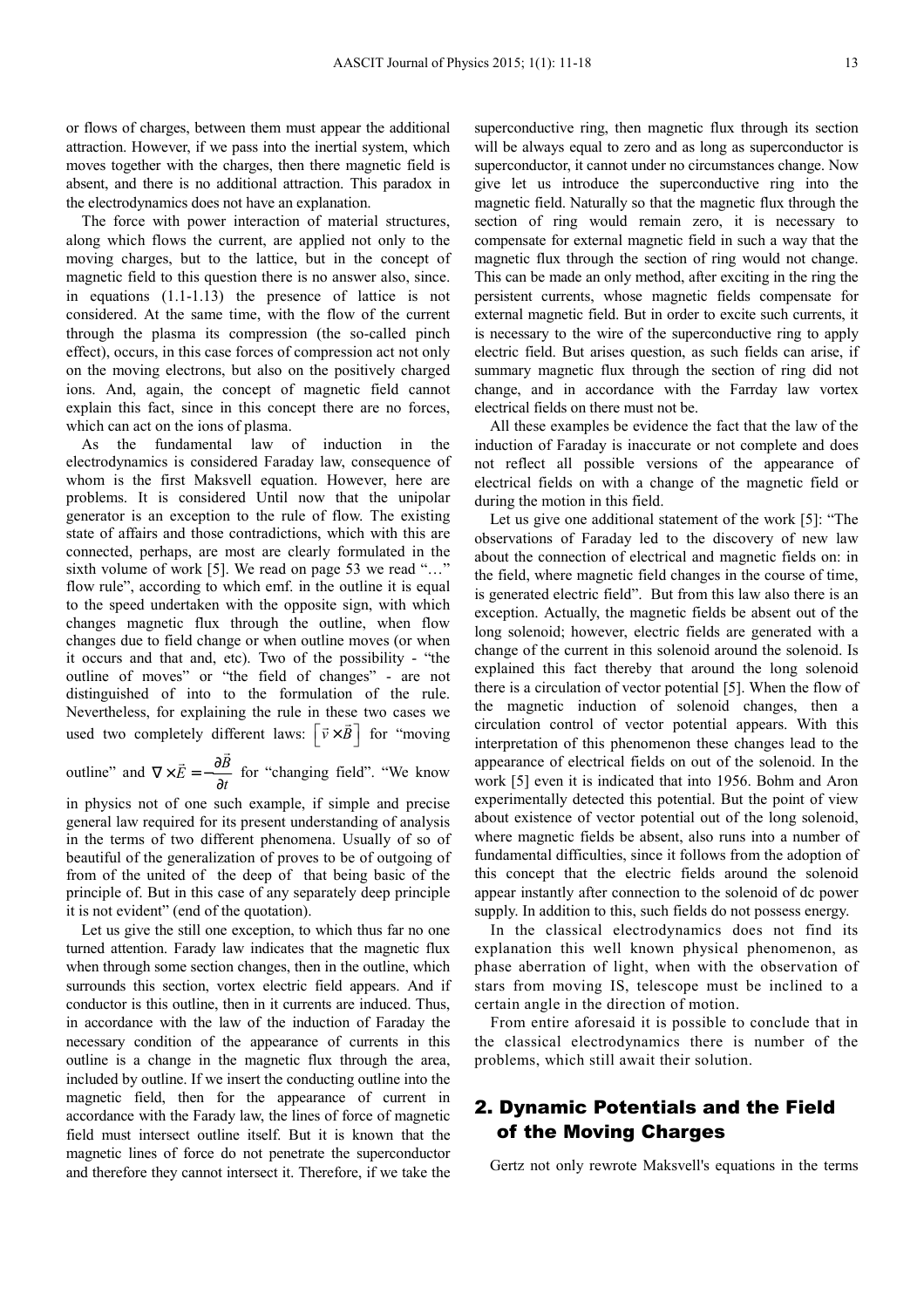of partial derivatives. It made mistakes only in the fact that the electrical and magnetic fields were considered the invariants of speed. But already simple example of long lines is evidence of the inaccuracy of this approach. With the propagation of wave in the long line it is filled up with two forms of energy, which can be determined through the currents and the voltages or through the electrical and magnetic fields in the line. And only after wave will fill with electromagnetic energy all space between the generator and the load on it will begin to be separated energy. I.e. the time, by which stays this process, generator expended its power to the filling with energy of the section of line between the generator and the load. But if we begin to move away load from incoming line, then a quantity of energy being isolated on it will decrease, since. the part of the energy, expended by source, will leave to the filling with energy of the additional length of line, connected with the motion of load. If load will approach a source, then it will obtain an additional quantity of energy due to the decrease of its length. But if effective resistance is the load of line, then an increase or the decrease of the power expendable in it can be connected only with a change in the stress on this resistance. Therefore we come to the conclusion that during the motion of the observer of those of relatively already existing in the line fields on must lead to their change.

Being located in assigned IS, us interest those fields, which are created in it by the fixed and moving charges, and also by the electromagnetic waves, which are generated by the fixed and moving sources of such waves. The fields, which are created in this IS by moving charges and moving sources of electromagnetic waves, we will call dynamic. Can serve as an example of dynamic field the magnetic field, which appears around the moving charges.

As already mentioned, in the classical electrodynamics be absent the rule of the conversion of electrical and magnetic fields on upon transfer of one inertial system to another. This deficiency removes SR, basis of which are the covariant Lorenz conversions. With the entire mathematical validity of this approach the physical essence of such conversions up to now remains unexplained [6].

In this division will made attempt find the precisely physically substantiated ways of obtaining the conversions fields on upon transfer of one ISO to another, and to also explain what dynamic potentials and fields can generate the moving charges. The first step, demonstrated in the works [7- 10], was made in this direction a way of the introduction of the symmetrical laws of magnetoelectric and electromagnetic induction. These laws are written as follows:

$$
\begin{aligned}\n\iiint \vec{E}' dl' &= -\int \frac{\partial \vec{B}}{\partial t} d\vec{s} + \iint \left[ \vec{v} \times \vec{B} \right] dl' \\
\iiint \vec{H}' dl' &= \int \frac{\partial \vec{D}}{\partial t} d\vec{s} - \iint \left[ \vec{v} \times \vec{D} \right] dl'\n\end{aligned}
$$
\n(2.1)

$$
rot\vec{E}' = -\frac{\partial \vec{B}}{\partial t} + rot \left[ \vec{v} \times \vec{B} \right]
$$
  

$$
rot\vec{H}' = \frac{\partial \vec{D}}{\partial t} - rot \left[ \vec{v} \times \vec{D} \right]
$$
 (2.2)

For the constants fields on these relationships they take the form:

$$
\vec{E}' = \begin{bmatrix} \vec{v} \times \vec{B} \end{bmatrix}
$$
  
\n
$$
\vec{H}' = -\begin{bmatrix} \vec{v} \times \vec{D} \end{bmatrix}
$$
 (2.3)

In relationships (2.1-2.3), which assume the validity of the Galileo conversions, prime and not prime values present fields and elements in moving and fixed IS respectively. It must be noted, that conversions (16.3) earlier could be obtained only from Lorenz conversions.

The relationships (2.1-2.3), which present the laws of induction, do not give information about how arose fields in initial fixed IS. They describe only laws governing the propagation and conversion fields on in the case of motion with respect to the already existing fields.

The relationship  $(2.3)$  attest to the fact that in the case of relative motion of frame of references, between the fields *E* and *H* there is a cross coupling, i.e., motion in the fields *H* leads to the appearance fields on *E* and vice versa. From these relationships escape the additional consequences, which were for the first time examined in the work [7].

The electric field  $E = \frac{1}{2}$  $E = \frac{g}{2\pi\epsilon r}$  outside the charged long rod

with a linear density *g* decreases as  $\frac{1}{r}$ , where *r* is distance from the central axis of the rod to the observation point.

If we in parallel to the axis of rod in the field *E* begin to move with the speed  $\Delta v$  another IS, then in it will appear the additional magnetic field  $\Delta H = \varepsilon E \Delta v$ . If we now with respect to already moving IS begin to move third frame of reference with the speed  $\Delta v$ , then already due to the motion in the field ∆*H* will appear additive to the electric field  $\Delta E = \mu \varepsilon E (\Delta v)^2$ . This process can be continued and further, as a result of which can be obtained the number, which gives the value of the electric field  $E'_r(r)$  in moving IS with reaching of the speed  $v = n\Delta v$ , when  $\Delta v \rightarrow 0$ , and  $n \rightarrow \infty$ . In the final analysis in moving IS the value of dynamic electric field will prove to be more than in the initial and to be determined by the relationship:

$$
E'(r, v_{\perp}) = \frac{gch \frac{v_{\perp}}{c}}{2\pi\epsilon r} = Ech \frac{v_{\perp}}{c}.
$$

If speech goes about the electric field of the single charge *e* , then its electric field will be determined by the relationship:

or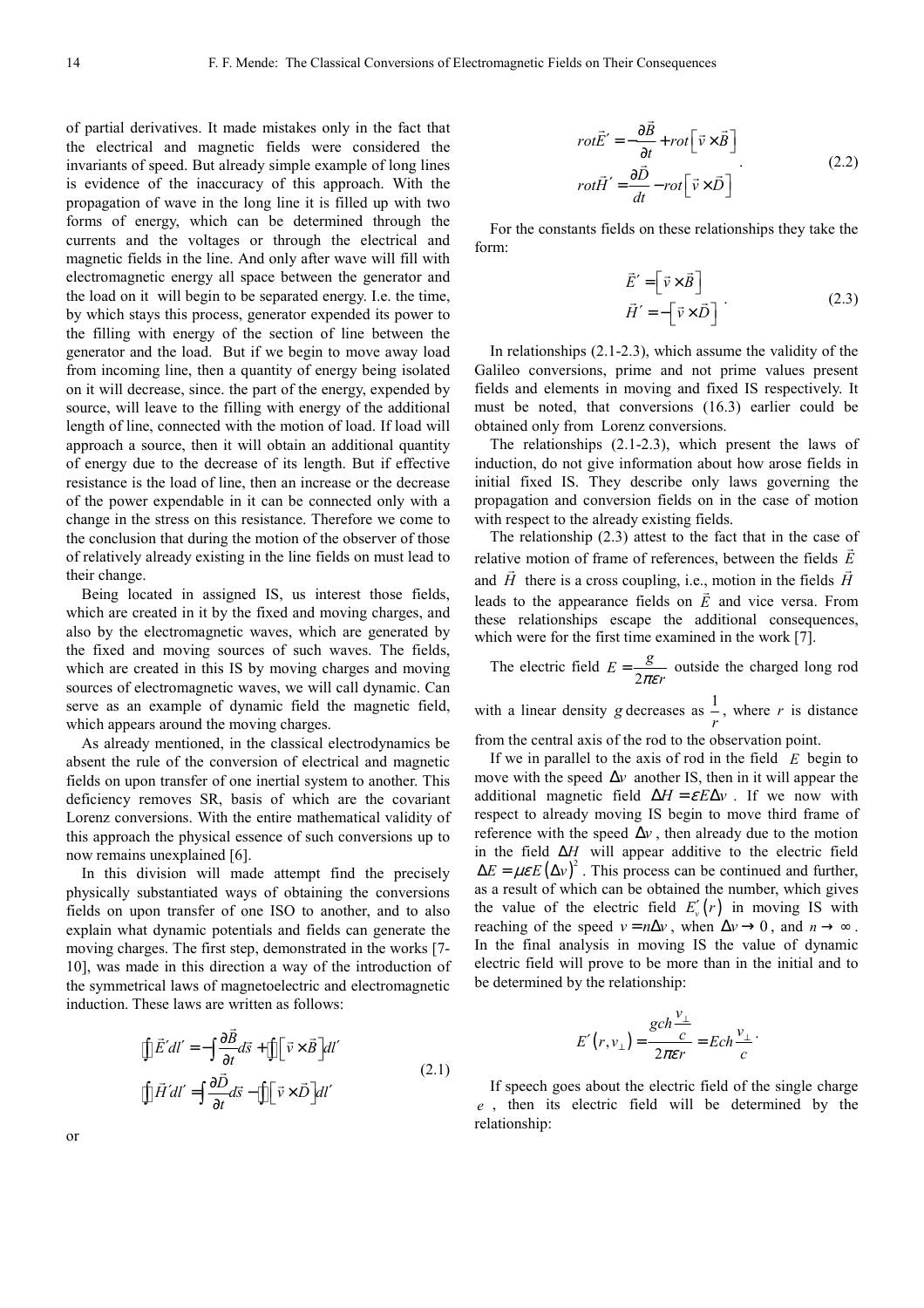$$
E'(r, v_{\perp}) = \frac{ech \frac{v_{\perp}}{c}}{4\pi \varepsilon r^2},
$$

where  $v_{\perp}$  is normal component of charge rate to the vector, which connects the moving charge and observation point.

Expression for the scalar potential, created by the moving charge, for this case will be written down as follows:

$$
\varphi'(r, v_{\perp}) = \frac{ech \frac{v_{\perp}}{c}}{4\pi\epsilon r} = \varphi(r) ch \frac{v_{\perp}}{c}
$$
 (2.4)

where  $\varphi(r)$  is scalar potential of fixed charge. The potential  $\varphi'(r, v_+)$  can be named scalar-vector, since. it depends not only on the absolute value of charge, but also on speed and direction of its motion with respect to the observation point. Maximum value this potential has in the direction normal to the motion of charge itself. Moreover, if charge rate changes, which is connected with its acceleration, then can be calculated the electric fields, induced by the accelerated charge.

During the motion in the magnetic field, using the already examined method, we obtain:

$$
H'(v_{\perp}) = Hch \frac{v_{\perp}}{c}.
$$

where  $v_{\perp}$  is speed normal to the direction of the magnetic field.

If we apply the obtained results to the electromagnetic wave and to designate components fields on parallel speeds IS as  $E_{\uparrow}$  and  $H_{\uparrow}$ , and  $E_{\perp}$  and  $H_{\perp}$  as components normal to it, then with the conversion fields on components, parallel to speed will not change, but components, normal to the direction of speed are converted according to the rule

$$
\vec{E}_{\perp}' = \vec{E}_{\perp} ch \frac{v}{c} + \frac{v}{c} \vec{v} \times \vec{B}_{\perp} sh \frac{v}{c},
$$
\n
$$
\vec{B}_{\perp}' = \vec{B}_{\perp} ch \frac{v}{c} - \frac{1}{vc} \vec{v} \times \vec{E}_{\perp} sh \frac{v}{c},
$$
\n(2.5)

where 
$$
c = \sqrt{\frac{1}{\mu_0 \varepsilon_0}}
$$
 is speed of light.

Conversions fields (2.5) they were for the first time obtained in the work [7].

However, the iteration technique, utilized for obtaining the given relationships, it is not possible to consider strict, since its convergence is not explained

Let us give a stricter conclusion in the matrix form even let us show that the form of conversions is wholly determined by the type of the utilized law of addition of velocities - classical or relativistic. This method is proposed by a participant in the scientific forum of movement for the revivals of domestic science to N. A. Drobyshev.

Let us examine the totality IS of such, that IS  $K_1$  moves

with the speed  $\Delta v$  relative to IS K, IS K<sub>2</sub> moves with the same speed  $\Delta v$  relative to K<sub>1</sub>, etc. If the module of the speed  $\Delta v$  is small (in comparison with the speed of light c), then for the transverse components fields on in IS  $K_1, K_2, \ldots$ we have:

$$
\vec{E}_{1\perp} = \vec{E}_{\perp} + \Delta \vec{v} \times \vec{B}_{\perp} \qquad \vec{B}_{1\perp} = \vec{B}_{\perp} - \Delta \vec{v} \times \vec{E}_{\perp} / c^2 \n\vec{E}_{2\perp} = \vec{E}_{1\perp} + \Delta \vec{v} \times \vec{B}_{1\perp} \qquad \vec{B}_{2\perp} = \vec{B}_{1\perp} - \Delta \vec{v} \times \vec{E}_{1\perp} / c^2
$$
\n(2.6)

Upon transfer to each following IS of field are obtained increases in ∆*E* and ∆*B*

$$
\Delta \vec{E} = \Delta \vec{v} \times \vec{B}_{\perp}, \qquad \Delta \vec{B} = -\Delta \vec{v} \times \vec{E}_{\perp} / c^2 \qquad (2.7)
$$

where of the field *E*<sup>⊥</sup>  $\overline{a}$ and  $B_{\perp}$  $\overline{a}$ relate to current IS. Directing Cartesian axis *x* along  $\Delta \vec{v}$ , let us rewrite (2.7) in the components of the vector

$$
\Delta E_y = -B_z \Delta v, \qquad \Delta E = B_y \Delta v, \qquad \Delta B_y = E_z \Delta v / c^2 \qquad (2.8)
$$

Relationship (2.8) can be represented in the matrix form

$$
\Delta U = A U \Delta v \qquad \begin{pmatrix} 0 & 0 & 0 & -1 \\ 0 & 0 & 1 & 0 \\ 0 & 1/c^2 & 0 & 0 \\ -1/c^2 & 0 & 0 & 0 \end{pmatrix} \qquad U = \begin{pmatrix} E_y \\ E_z \\ B_y \\ B_z \end{pmatrix}
$$

If one assumes that the speed of system is summarized for the classical law of addition of velocities, i.e. the speed of final IS  $K' = K_N$  relative to the initial system K is  $v = N \Delta v$ , then we will obtain the matrix system of the differential equations of

$$
\frac{dU(v)}{dv} = AU(v) \tag{2.9}
$$

with the matrix of the system *v* independent of the speed *A* . The solution of system is expressed as the matrix exponential curve  $exp(vA)$ :

$$
U' \equiv U(v) = \exp(\nu A)U, \qquad U = U(0), \tag{2.10}
$$

here *U* is matrix column fields on in the system *K* , and *U*′ is matrix column fields on in the system *K*′ . Substituting  $(2.10)$  into system  $(2.9)$ , we are convinced, that  $U'$  is actually the solution of system (2.9):

$$
\frac{dU(v)}{dv} = \frac{d\left[\exp(vA)\right]}{dv}U = A\exp(vA)U = AU(v)
$$

It remains to find this exponential curve by its expansion in the series:

$$
\exp(va) = E + vA + \frac{1}{2!}v^2A^2 + \frac{1}{3!}v^3A^3 + \frac{1}{4!}v^4A^4 + \dots
$$

where  $E$  is unit matrix with the size  $4 \times 4$ . For this it is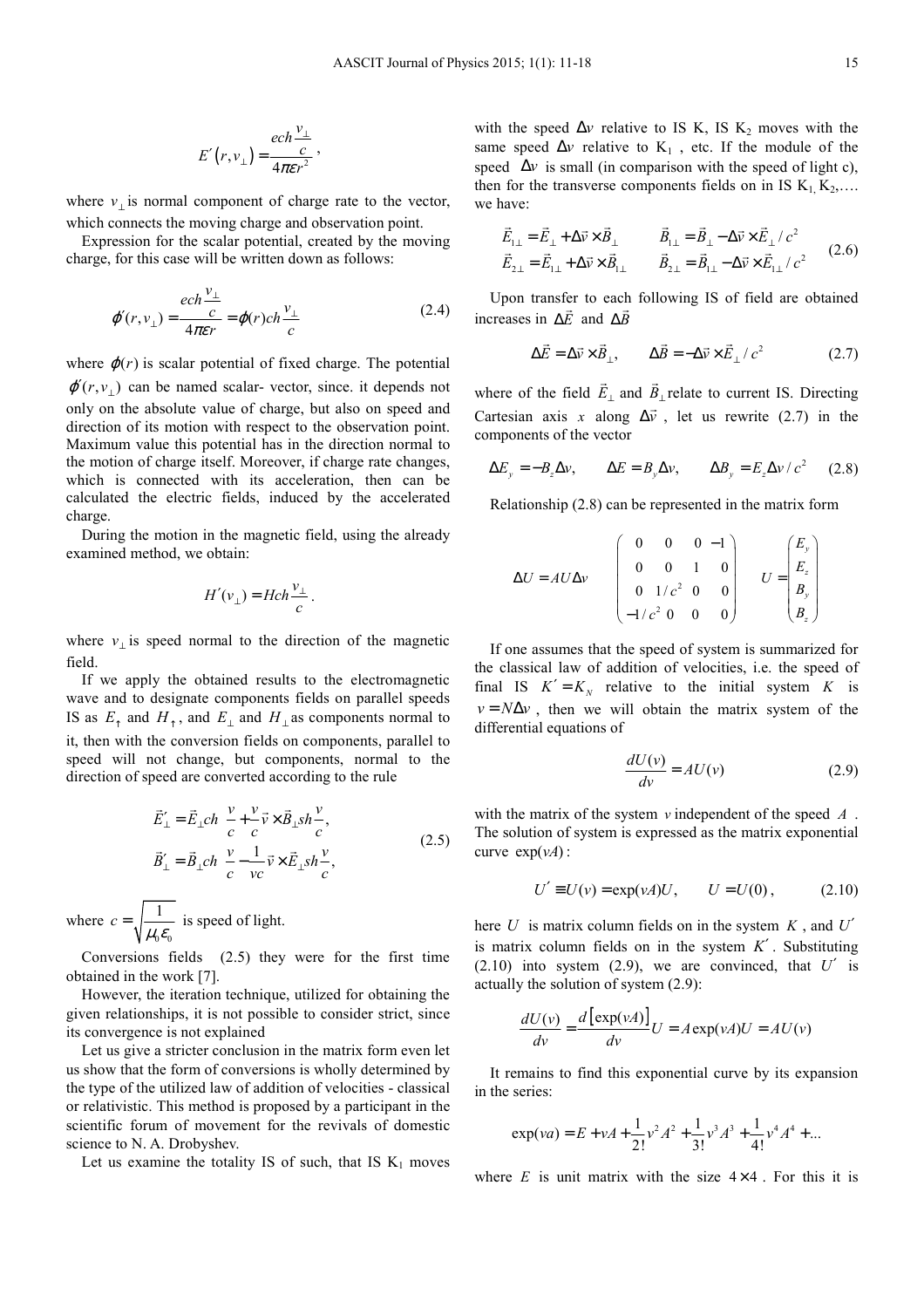convenient to write down the matrix *A* in the unit type form

$$
A = \begin{pmatrix} 0 & -\alpha \\ \alpha/c^2 & 0 \end{pmatrix}, \qquad \alpha = \begin{pmatrix} 0 & 1 \\ -1 & 0 \end{pmatrix}, \qquad 0 = \begin{pmatrix} 0 & 0 \\ 0 & 0 \end{pmatrix}.
$$

then

$$
A^{2} = \begin{pmatrix} -\alpha^{2} / c^{2} & 0 \\ 0 & -\alpha / c^{2} \end{pmatrix}, \qquad A^{3} = \begin{pmatrix} 0 & \alpha^{3} / c^{2} \\ -\alpha^{3} / c^{4} & 0 \end{pmatrix},
$$

$$
A^{4} = \begin{pmatrix} \alpha^{4} / c^{4} & 0 \\ 0 & \alpha^{4} / c^{4} \end{pmatrix}, \qquad A^{5} = \begin{pmatrix} 0 & -\alpha^{5} / c^{4} \\ \alpha^{5} / c^{6} & 0 \end{pmatrix} \dots
$$

And the elements of matrix exponential curve take the form

$$
[\exp(\nu A)]_{11} = [\exp(\nu A)]_{22} = I - \frac{\nu^2}{2!c^2} + \frac{\nu^4}{4!c^4} - \dots,
$$
  

$$
[\exp(\nu A)]_{21} = -c^2 [\exp(\nu A)]_{12} = \frac{\alpha}{c} \left( \frac{\nu}{c} I - \frac{\nu^3}{3!c^3} + \frac{\nu^5}{5!c^5} - \dots \right),
$$

where *I* is the unit matrix  $2 \times 2$ . It is not difficult to see that  $-\alpha^2 = \alpha^4 = -\alpha^6 = \alpha^8 = \dots = I$ , therefore we finally obtain

$$
\exp(\nu A) = \begin{pmatrix} Ich \ v/c & -c\alpha sh \ v/c \\ (\alpha sh \ v/c)/c & Ich \ v/c \end{pmatrix} =
$$
\n
$$
\begin{pmatrix} ch \ v/c & 0 & 0-csh \ v/c \\ 0 & ch \ v/c & csh \ v/c & 0 \\ 0 & (ch \ v/c)/c & ch \ v/c & 0 \\ -(sh \ v/c)/c & 0 & 0 & ch \ v/c \end{pmatrix}
$$

Now we return to  $(2.10)$  and substituting there  $exp(vA)$ , we find

$$
E'_{y} = E_{y}ch \ v/c - cB_{z}sh \ v/c,
$$
  
\n
$$
E'_{z} = E_{z}ch \ v/c + cB_{y}sh \ v/c,
$$
  
\n
$$
B'_{y} = B_{y}ch \ v/c + (E_{z}/c)sh \ v/c,
$$
  
\n
$$
B'_{z} = B_{z}ch \ v/c - (E_{y}/c)sh \ v/c
$$

Or in the vector record

$$
\vec{E}_{\perp}^{\prime} = \vec{E}_{\perp} ch \frac{v}{c} + \frac{v}{c} \vec{v} \times \vec{B}_{\perp} sh \frac{v}{c},
$$
\n
$$
\vec{B}_{\perp}^{\prime} = \vec{B}_{\perp} ch \frac{v}{c} - \frac{1}{vc} \vec{v} \times \vec{E}_{\perp} sh \frac{v}{c},
$$
\n(2.11)

This is conversions (2.5)

Regular question arises, why differ the conversions r examined, indeed with the low speeds  $\Delta \vec{v}$  occur identical relationships (2.6) and (2.7). The fact is that according to the relativistic law of addition of velocities, are added not speeds, but rapidities (https://ru.wikipedia.org/wiki/Rapidity). According to definition the rapidity is introduced as

$$
\theta = c \ arth \frac{v}{c} \tag{2.12}
$$

Precisely, if the rapidity of the systems  $K_1$  and  $K$ ,  $K_2$ and  $K_1$ ,  $K_3$  and  $K_2$  they are distinguished to  $\Delta\theta$ , then rapidity the rapidity IS  $K' = K_N$  relative to *K* is  $\theta = N\Delta\theta$ . With the low speeds  $\Delta \theta \approx \Delta v$ ; therefore formula (2.7) it is possible to rewrite so

$$
\Delta \vec{E} = \Delta \theta \times \vec{B}_{\perp}, \qquad \Delta \vec{B} = -\Delta \vec{\theta} \times \vec{E}_{\perp} / c^2
$$

where  $\vec{\theta} = \theta \frac{\vec{v}}{v}$  $\overline{v}$ . System (2.9) taking into account the additivity of rapidity, but not speed, it is substituted by the system of equations

$$
\frac{dU(\theta)}{d\theta} = AU(\theta)
$$

Thus, all computations will be analogous given above, only with the difference that in the expressions instead of the speeds will figure rapidity. In particular formulas (2.11) take the form

$$
\vec{E}'_{\perp} = \vec{E}_{\perp} ch \frac{\theta}{c} + \frac{\theta}{c} \vec{\theta} \times \vec{B}_{\perp} sh \frac{\theta}{c},
$$
\n
$$
\vec{B}'_{\perp} = \vec{B}_{\perp} ch \frac{\theta}{c} - \frac{1}{\theta c} \vec{\theta} \times \vec{E}_{\perp} sh \frac{\theta}{c}.
$$

or

$$
\vec{E}_{\perp}^{\prime} = \vec{E}_{\perp} ch \frac{\theta}{c} + \frac{v}{c} \vec{v} \times \vec{B}_{\perp} sh \frac{\theta}{c},
$$
\n
$$
\vec{B}_{\perp}^{\prime} = \vec{B}_{\perp} ch \frac{\theta}{c} - \frac{1}{vc} \vec{v} \times \vec{E}_{\perp} sh \frac{\theta}{c},
$$
\n(2.13)

,

Since

$$
ch\frac{\theta}{c} = \frac{1}{\sqrt{1 - th^2(\theta/c)}}, \qquad sh\frac{\theta}{c} = \frac{th(\theta/c)}{\sqrt{1 - th^2(\theta/c)}}
$$

that substitution  $(2.12)$  in  $(2.13)$  leads to the well known conversions fields on

$$
\vec{E}_{\perp}' = \frac{1}{\sqrt{1 - v^2/c^2}} \left( \vec{E}_{\perp} + \vec{v} \vec{B}_{\perp} \right)
$$
\n
$$
\vec{B}_{\perp}' = \frac{1}{\sqrt{1 - v^2/c^2}} \left( \vec{B}_{\perp} - \frac{1}{c^2} \vec{v} \times \vec{E}_{\perp} \right) \tag{2.14}
$$

With the small relative conversion rates (2.11) and (2.14) differ, beginning from the terms of the expansion of the order  $v^2/c^2$ .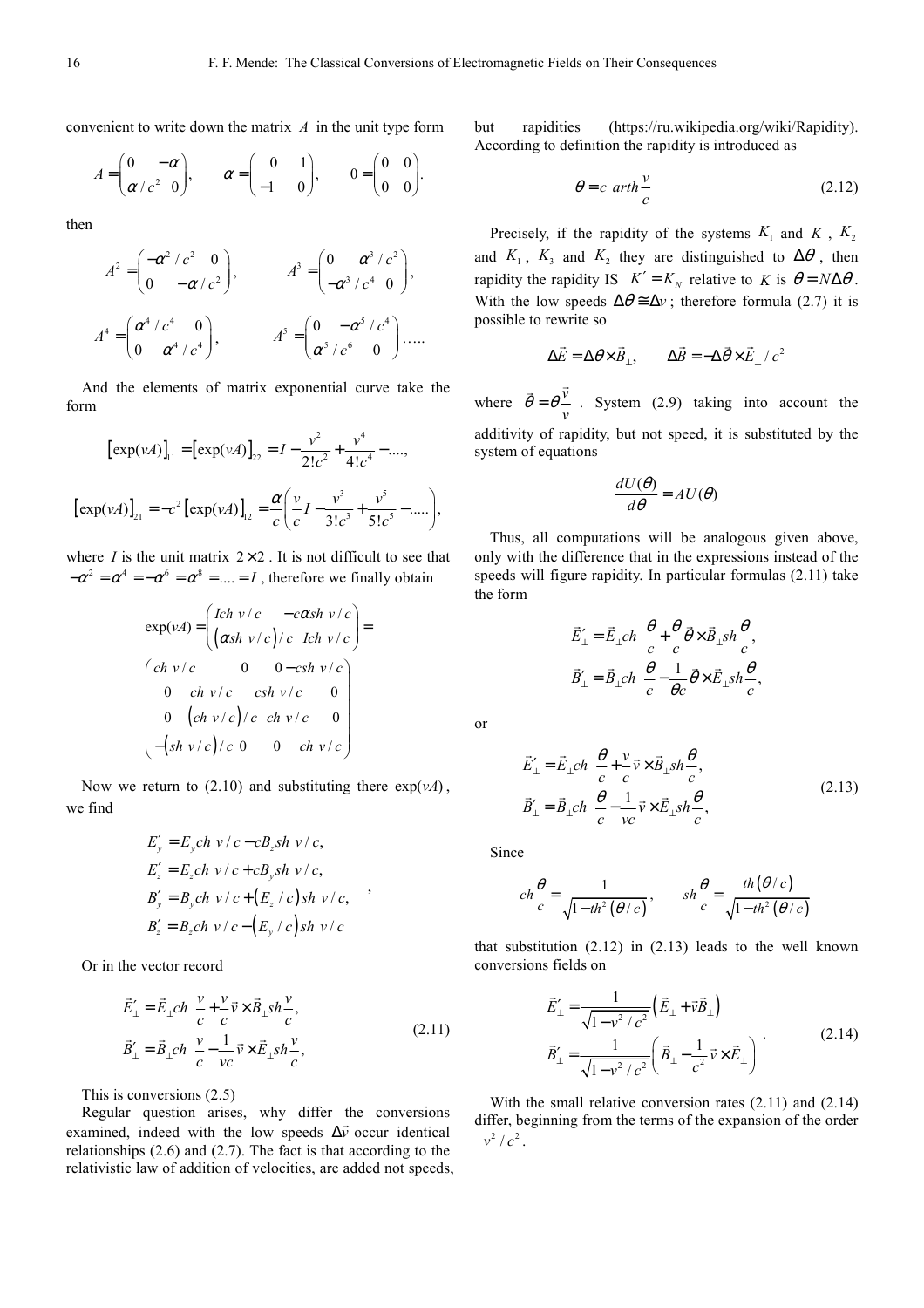# 3. Phase Aberration of Electromagnetic Waves and the Transverse Doppler Effect

Using relationships (2.5) it is possible to explain the phenomenon of phase aberration, which did not have within the framework existing classical electrodynamics of explanations. We will consider that there are components of the plane wave  $H_z$ ,  $E_x$ , which is extended in the direction *y* , and primed system moves in the direction of the axis *x* with the speed  $v<sub>x</sub>$ . Then components fields on in the prime coordinate system in accordance with relationships (2.5) they will be written down:

$$
E'_{x} = E_{x},
$$
  
\n
$$
E'_{y} = H_{z}sh \frac{v_{x}}{c},
$$
  
\n
$$
H'_{z} = H_{z}ch \frac{v_{x}}{c}.
$$

Thus, is a heterogeneous wave, which has in the direction of propagation the component  $E'_v$ .

Let us write down the summary field  $E'$  in moving IS:

$$
E' = \left[ \left( E_x' \right)^2 + \left( E_y' \right)^2 \right]^{\frac{1}{2}} = E_x ch \frac{v_x}{c}.
$$
 (3.1)

If the vector *H* ′  $\overline{a}$ for  $\hat{H}'$  is as before orthogonal the axis *y*, then the vector  $\vec{E}'$  is now inclined toward it to the angle  $\alpha$ , determined by the relationship:

$$
\alpha \cong sh \frac{v}{c} \cong \frac{v}{c} \,. \tag{3.2}
$$

This is phase aberration. Specifically, to this angle to be necessary to incline telescope in the direction of the motion of the Earth around the sun in order to observe stars, which are located in the zenith.

The Pointing vector is now also directed no longer along the axis  $y$ , but being located in the plane  $xy$ , it is inclined toward the axis  $y$  to the angle, determined by relationships  $(3.2)$ . However, the relation of the absolute values of the vectors  $\vec{E}'$  and  $\vec{H}'$  in both systems they remained identical. However, the absolute value of Poynting vector increased. Thus, even transverse motion of inertial system with respect to the direction of propagation of wave increases its energy in the moving system. This phenomenon is understandable from a physical point of view. It is possible to give an example with the rain drops. When they fall vertically, then is energy in them one. But in the inertial system, which is moved normal to the vector of their of speed, to this speed the velocity vector of inertial system is added. In this case the absolute value of the speed of drops in the inertial system will be equal to square root of the sum of the squares of the speeds indicated. The same result gives to us relationship

 $(3.1).$ 

Is not difficult to show that, if we the polarization of electromagnetic wave change ourselves, then result will remain before. Conversions with respect to the vectors *E* r and *H* are completely symmetrical, only difference will be the fact that to now come out the wave, which has to appear addition in the direction of propagation in the component  $H'_v$ .

Such waves have in the direction of its propagation additional of the vector of electrical or magnetic field, and in this they are similar to *E* and *H* of the waves, which are extended in the waveguides. In fact obtained wave is the

superposition of plane wave with the phase speed  $c = \sqrt{\frac{1}{\mu \varepsilon}}$ and additional wave of plane wave with the infinite phase

speed orthogonal to the direction of propagation. Let us examine one additional case, when the direction of the speed of the moving system coincides with the direction of propagation of electromagnetic wave. We will consider that there are components of the plane wave  $E_x$  and  $H_z$ , and also component of the speed  $\pm v_y$ . Taking into account that in this case is fulfilled the relationship  $E_x = \pm Z_0 H_z$ , we obtain:

$$
E_x' = E_x \left( ch \frac{v_y}{c} - sh \frac{v_y}{c} \right) = E_x \exp\left(\mp \frac{v_y}{c}\right),
$$
  

$$
H'_z = H_z \left( ch \frac{v_y}{c} - sh \frac{v_y}{c} \right) = H_z \exp\left(\mp \frac{v_y}{c}\right).
$$

I.e. amplitudes fields on exponentially they diminish or they grow depending on direction of motion.

The Doppler transverse effect, who long ago is discussed sufficiently, until now, did not find its confident experimental confirmation. For observing the star from moving IS it is necessary to incline telescope on the motion of motion to the angle, determined by relationship (3.2). But in this case the star, observed with the aid of the telescope in the zenith, will be in actuality located several behind the visible position with respect to the direction of motion. Its angular displacement from the visible position in this case will be determined by relationship (3.2). But this means that this star with respect to the observer has radial velosity determined by the relationship

$$
v_r = v \sin \alpha
$$

Since for the low values of the angles of sin  $\alpha \equiv \alpha$ , and *v*  $\alpha = \frac{v}{c}$ , Doppler frequency shift will compose

$$
\omega_{d\perp} = \omega_0 \frac{v^2}{c^2} \tag{3.3}
$$

This result numerically coincides with results SR, but it is principally characterized by of results fact that it is considered into SR that the transverse Doppler effect, determined by relationship (3.3), there is in actuality, while in